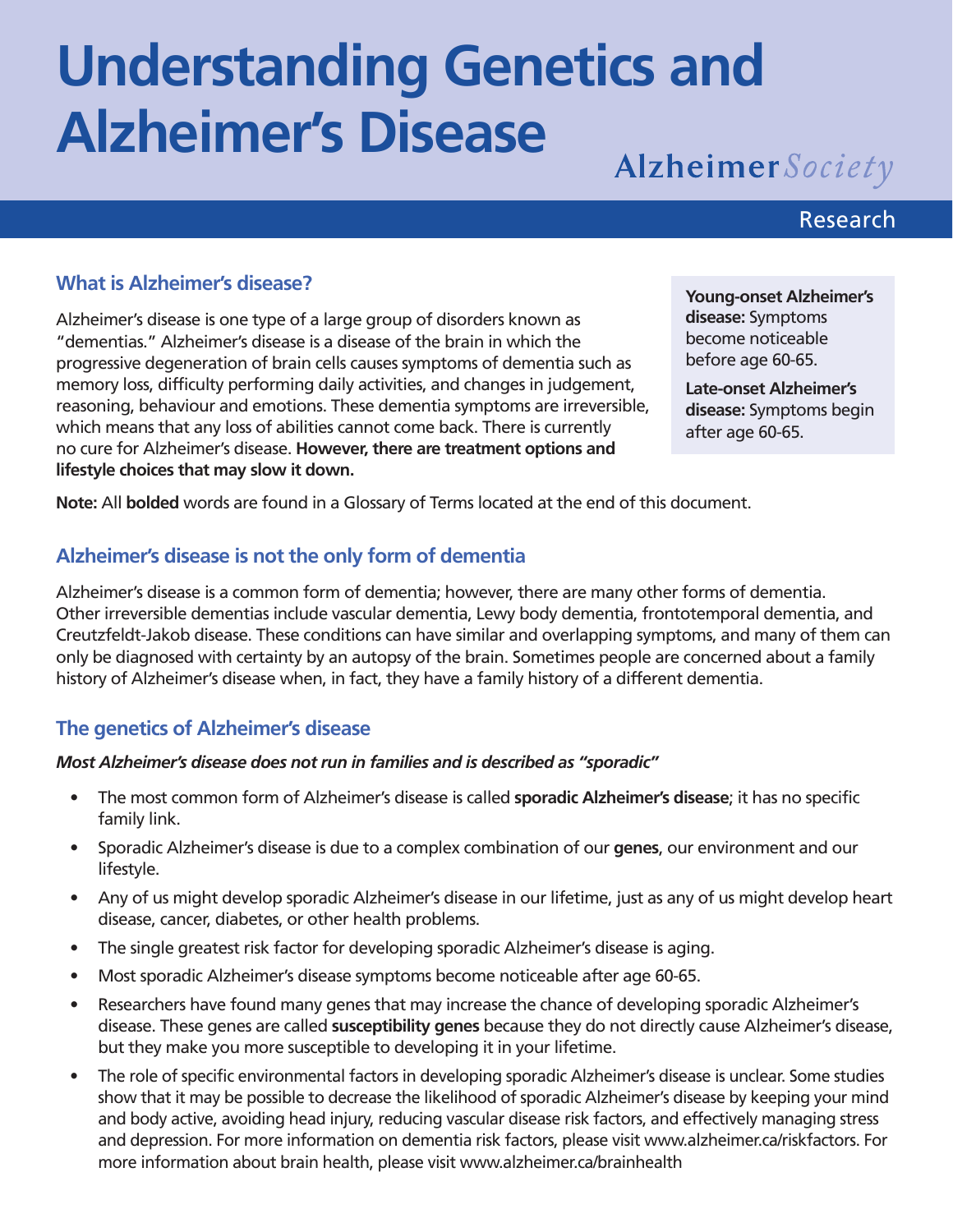- Research has not confirmed whether specific vitamins, substances or supplements can prevent or slow down Alzheimer's disease. Before trying any of these, be sure to discuss the possible risks and benefits with your doctor.
- Sporadic Alzheimer's disease usually does not run in families. However, people who have a family history of sporadic Alzheimer's disease have a greater chance of developing the disease than people with no family history of Alzheimer's disease.

#### *Rare cases of Alzheimer's disease are inherited or "familial"*

- Families with **familial Alzheimer's disease** have very strong family histories of Alzheimer's disease (many family members over many generations).
- Familial Alzheimer's disease has similar symptoms as sporadic Alzheimer's disease and can develop at any age.
- Familial Alzheimer's disease accounts for less than 5% of all cases of Alzheimer's disease.
- Familial Alzheimer's disease is due to changes or alterations in specific genes that can be directly passed on from parent to child.
- Three familial Alzheimer's disease genes have been discovered so far: two presenilin genes (PSEN1 and PSEN2), and an amyloid precursor protein (APP) gene. If you have an alteration in any one of these genes, you will almost certainly develop young onset familial Alzheimer's disease (before the age of 65). Alterations in the PSEN1, PSEN2, and APP genes are rarely known to cause Alzheimer's disease among persons 65 years and older.
- These three disease genes (PSEN1, PSEN2 and APP) together are responsible for about half of familial cases. This is why researchers are searching for other genes that might cause familial Alzheimer's disease.
- Familial Alzheimer's disease is hereditary. If a parent has any of the faulty genes (PSEN1, PSEN2 or APP), their children have a 50% chance of inheriting the disease. If a person does not inherit the disease-causing gene they cannot pass it on to their children.

# **Is there genetic testing for Alzheimer's disease?**

For most of us, there is no genetic test that can definitely tell us whether we will develop Alzheimer's disease.

#### *Genetic testing for sporadic Alzheimer's disease is not recommended.*

Researchers have identified several susceptibility genes for sporadic Alzheimer's disease. However, a susceptibility gene called the APOE4 gene is believed to have the greatest impact on a person's chances of developing sporadic Alzheimer's disease. ApoE4 is also associated with an earlier age of onset.

Some people who are concerned about developing sporadic Alzheimer's disease might be interested in finding out if they carry an APOE4 gene. Advisory committees around the world have recommended against this type of genetic testing. This is because individuals who have an APOE4 gene might never develop Alzheimer's disease and individuals with no APOE4 genes can still develop Alzheimer's disease.

**Direct-to-consumer genetic testing:** Some internet companies provide APOE4 genetic testing. Experts caution against using these services. If you are considering any kind of genetic testing, make sure you talk to your doctor or a genetic counsellor beforehand.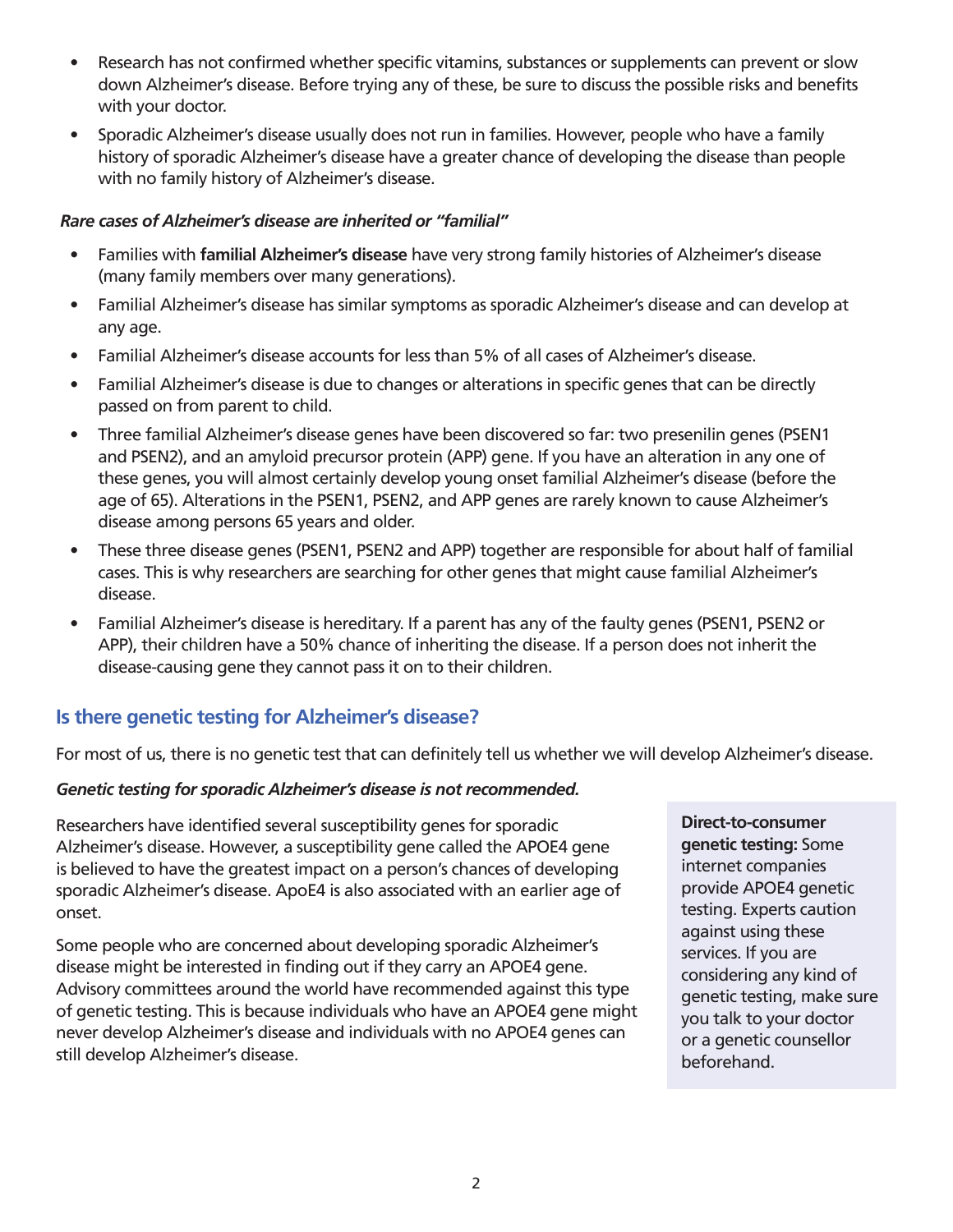#### *Genetic testing for familial Alzheimer's disease is available in some cases.*

Genetic testing is only an option for families that have young-onset familial Alzheimer's disease.

If you are interested in genetic testing for young-onset familial Alzheimer's disease, the first step of this process should be a detailed review of your family history by a **genetic counsellor** or physician to make sure that your family fits the pattern of young-onset familial Alzheimer's disease (several family members with Alzheimer's disease beginning before the age of 60-65). These families are rare.

If your family fits the young-onset familial Alzheimer's disease pattern, a sample of **DNA** (genetic material) would need to be taken from a family member who has been diagnosed with young-onset Alzheimer's disease. This DNA sample would then be tested for alterations in the three known young-onset familial Alzheimer's disease genes (PSEN1, PSEN2, and APP genes).

If this family member is found to have an alteration in one of the three young-onset familial Alzheimer's disease genes, other relatives can choose to have genetic testing to find out if they carry the same alteration, even if they have no symptoms of Alzheimer's disease. This is called **presymptomatic or predictive genetic testing**. This testing can only be done after meeting with a genetic counsellor to review all the risks and benefits.

Testing of the three known young-onset familial Alzheimer's disease genes can be done at Canadian research laboratories or commercial laboratories in the United States. Commercial testing is costly and may not be covered by your provincial healthcare plan.

#### **There is a lot to think about before having a genetic test for familial Alzheimer's disease, including:**

- **• Motivations:** Why do you want the test? Will it change life decisions such as financial planning or having children?
- **• Informed consent:** Do you fully understand what the test will and will not tell you? Do you fully understand the possible benefits and risks of having the test?
- **• Confidentiality:** Will your test results be kept private? Who will you share them with?
- **• Risks:** Will the test results affect family relationships? Your mental or emotional wellbeing? Insurance or employment applications?

# **Help is available**

If you are thinking about genetic testing for Alzheimer's disease it is important to get help from a healthcare professional like your doctor or a certified genetic counsellor. They will help you find out whether genetic testing is relevant for you based on your family history. If it is relevant, they will also help make sure you understand the testing process and all the things you should think about before getting tested.

**For more information about genetic testing, please contact your local Alzheimer Society (www.alzheimer.ca/ helpnearyou), your family doctor, or the Canadian Association of Genetic Counsellors (www.cagc-accg.ca).** 

**This document is for information only; it is not intended to replace the advice of a healthcare professional.**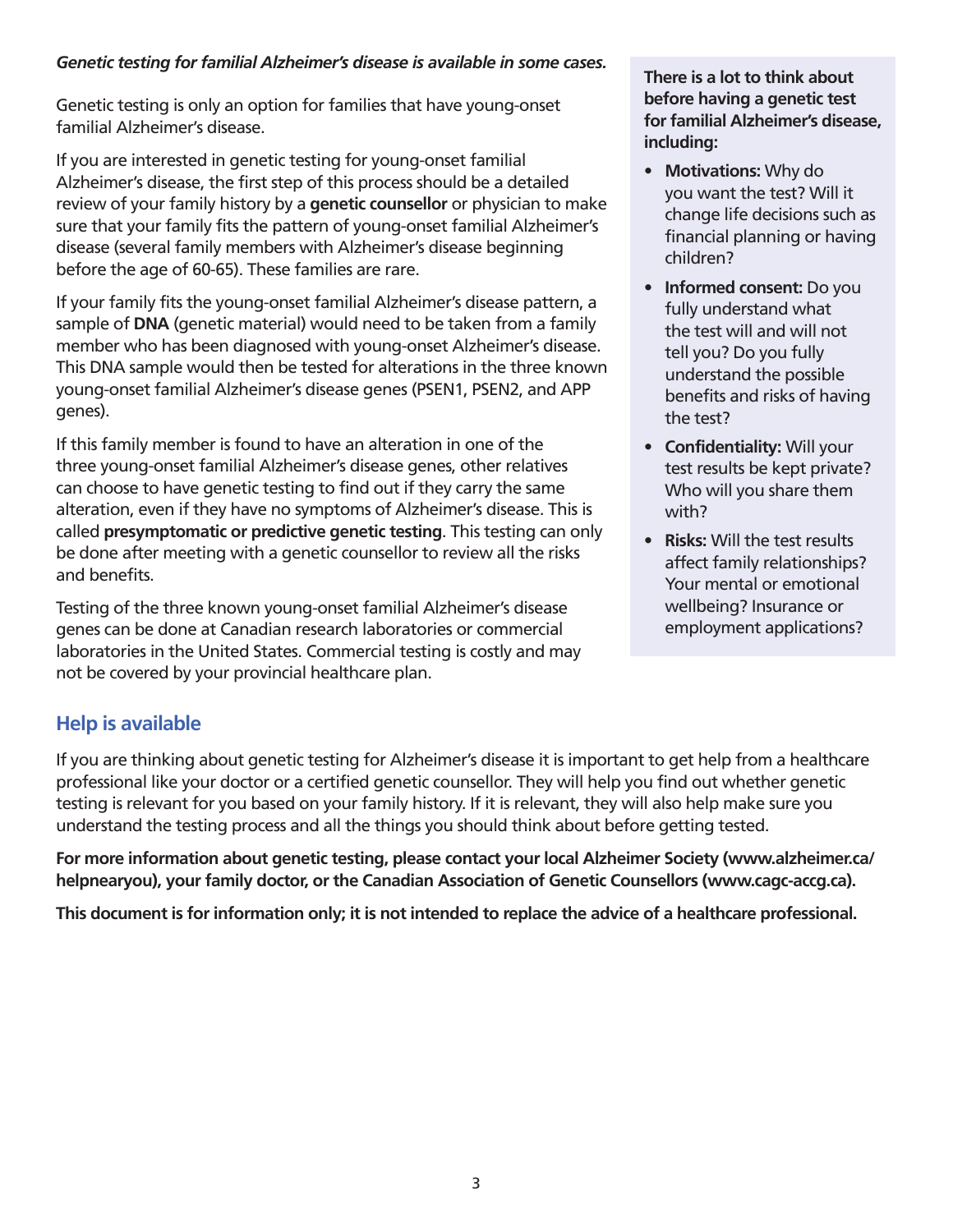# **Glossary of terms**

**DNA**: The human body contains about 25,000 to 35,000 genes. Each gene has a special job to do. Genes are made up of DNA. The DNA in a gene holds the instructions for building proteins, which are the building blocks for everything in your body. You can think of DNA as a cookbook recipe, in which the DNA contains all of the instructions needed to "cook" something in your body, such as muscles.

**Familial Alzheimer's disease:** Familial Alzheimer's disease accounts for less than 5% of all cases of Alzheimer's disease. This form of the disease runs in families. If a person has familial Alzheimer's disease, each of their children has an increased chance of inheriting the disease-causing gene and developing Alzheimer's disease.

**Genes:** Genes carry the information that determines many of your traits (such as your hair colour and your height). Genes are passed on to you from your parents, and you have two copies of each gene, one inherited from each parent. Genes also provide your body with the instructions that it needs to build and maintain itself. Although genes play a role in the development of some diseases, it is important to know that your environment and lifestyle can have an equal or greater impact on your health.

**Genetic counsellor:** Genetic counsellors are health professionals that provide individuals and families with support and information on genetic disorders to help them make informed medical and personal decisions.

**Genetic testing:** Genetic testing is a type of medical test that looks at your genes. A genetic test can help confirm or rule out a suspected genetic condition, or help determine a person's chance of developing a genetic disorder, such as familial Alzheimer's disease. A genetic test may also help when choosing treatments or to evaluate how your body will react to a treatment.

**Informed consent:** An informed decision is made when you:

- have all the information available
- can understand the information provided
- can communicate your wishes
- understand the consequences of your decisions

**Presymptomatic or predictive genetic testing:** A genetic test performed on a person who has a family history of a disease, such as Alzheimer's disease, but does not have symptoms of the disease at the time of testing.

**Risk factor:** Risk factors are characteristics of your lifestyle, environment and genetic background that increase the likelihood of getting a disease. Risk factors, on their own, are not causes of a disease. Rather, risk factors represent an increased chance, but not a certainty, that dementia will develop.

Similarly, having little or no exposure to known risk factors does not necessarily protect a person from developing the disease. Some risk factors are modifiable, meaning that they can be changed (e.g., smoking and high blood pressure). Other risk factors are non-modifiable, meaning they cannot be changed, such as age or genetic makeup.

**Sporadic Alzheimer's disease:** This is the most common form of Alzheimer's disease; it has no specific family link. Sporadic Alzheimer's disease is due to a complex combination of our genes, our environment and our lifestyle. The single greatest risk factor for developing sporadic Alzheimer's disease is aging. Most symptoms become noticeable after age 60-65 years.

**Susceptibility genes:** Genes that may increase the chance of developing sporadic Alzheimer's disease. These genes are called susceptibility genes because they do not directly cause Alzheimer's disease, but they make you more susceptible to developing it in your lifetime.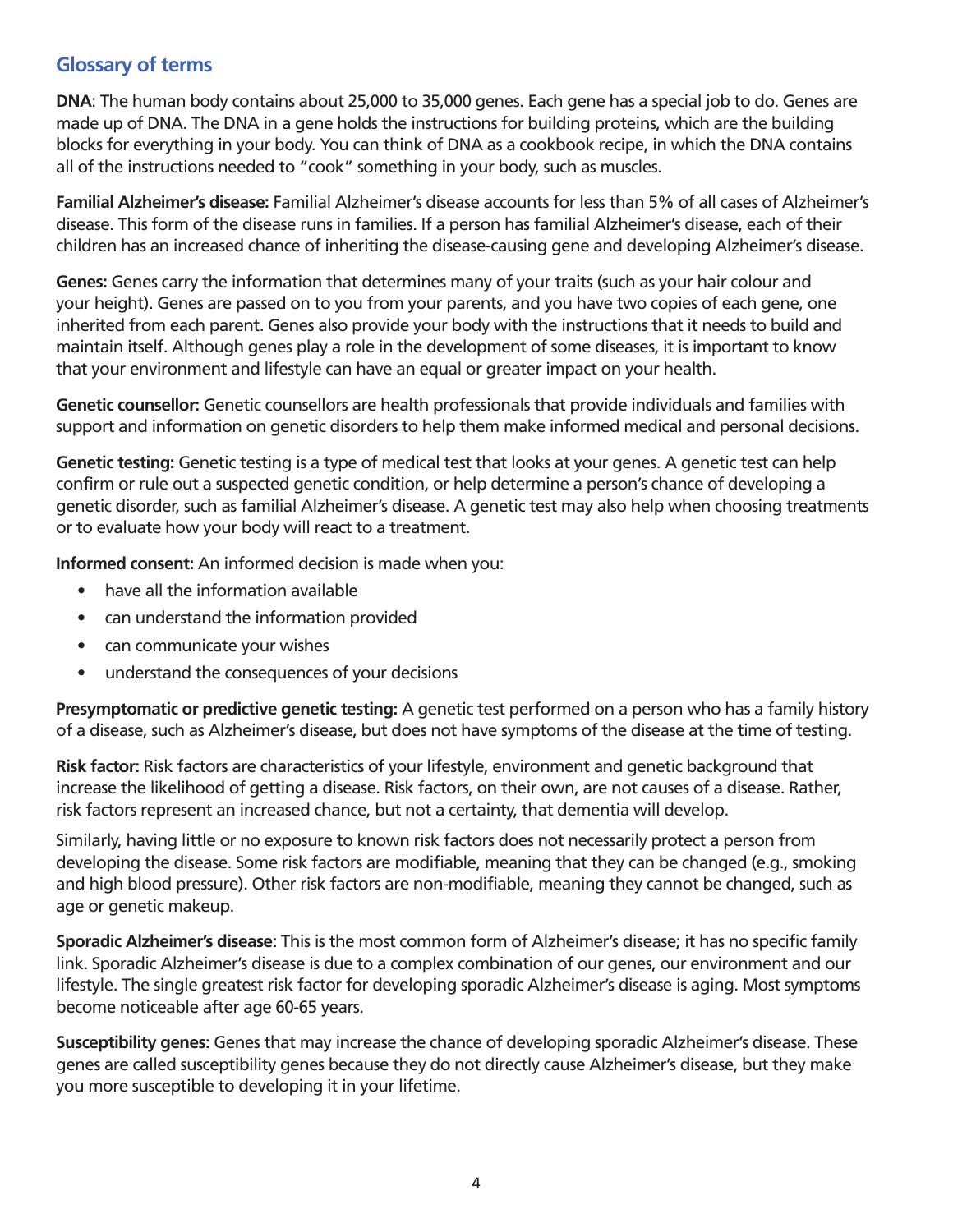# **References**

Bird TD, "Alzheimer Disease Overview", *GeneReview* (revised April 2014).

Bird TD, "Early-Onset Familial Alzheimer Disease", *GeneReview* (revised October 2012).

Beier MT, "Alzheimer's disease: Epidemiology and risk factors", *University of Tennessee Advanced Studies in Pharmacy, ASIP*, Volume 2 (2005).

Ertekin-Taner N, "Genetics of Alzheimer's disease: A centennial review", *Neurologic Clinics* 25: 611-667 (2007).

Sadovnick AD, "Genetic counselling and genetic screening for Alzheimer's disease and other dementias", *Canadian Journal of Neurological Sciences*, Supplement 1: 52-5 (February 2001).

"The incidence of dementia in Canada. The Canadian Study of Health and Aging Working Group", *Neurology* 55: 66-73 (July 2000).

"Statement on Use of Apolipoprotein E Testing for Alzheimer Disease", *Journal of the American Medical Association*, 274 (November 1995).

Crean S et al., "Apolipoprotein E ε4 Prevalence in Alzheimer's Disease Patients Varies across Global Populations: A Systematic Literature Review and Meta-Analysis", *Dementia and Geriatric Cognitive Disorders* 31: 20-30 (2011).

Saunders AM et al., "Association of apolipoprotein E allele ε4 with late onset familial and late-onset Alzheimer's disease", *Neurology* 43 - 8: 1467 (August 1993).